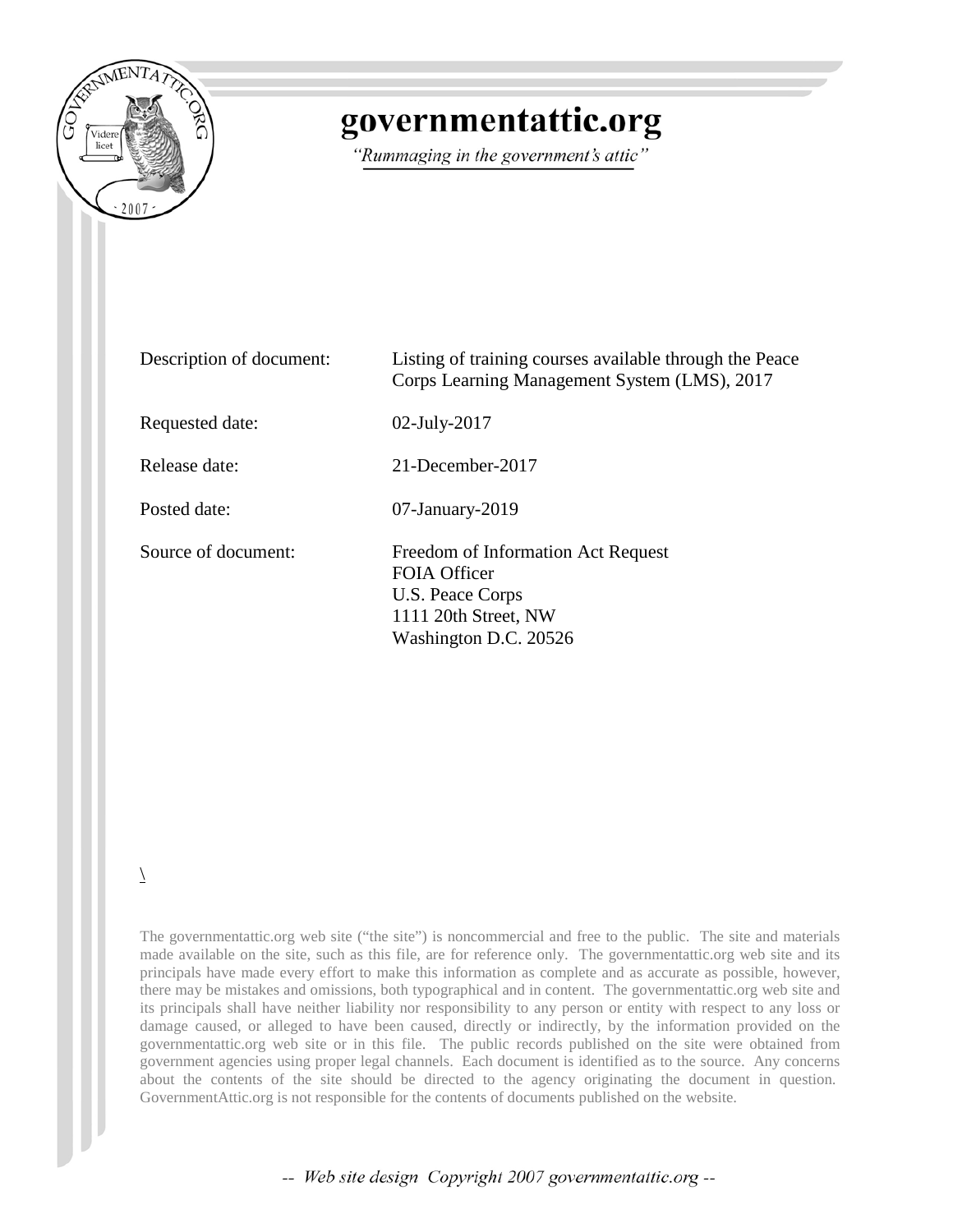

Since 1961.

December 21, 2017

RE: FOIA Request No. 17-0146

This is in response to your Freedom of Information Act (FOIA) request. Specifically, you wrote, "I request a copy of the listing of courses available through the Peace Corps Learning Management System (LMS)." Your request was dated July 2, 2017 and received on July 3, 2017. Afterward, on July 24, 2017, you provided us with clarification. "I am interested in the listing of all courses through the LMS. The list of Active courses would be fine. But if that is not available or is burdensome to retrieve, the list of all courses (active or not) would be fine also. I am only interested in the listing, which is course titles and whatever information is included in the list along with the course titles."

We have material which is responsive (2 pages), and is attached. No material has been withheld.

If you are not satisfied with this response, you may administratively appeal within 90 business days of your receipt of this letter. The appeal should be addressed to William L. Stoppel, Acting Associate Director - Management, Peace Corps, 1111 20th Street NW, Washington, DC 20526. Your appeal must include the FOIA request number and a statement explaining what you are appealing. It is possible to submit the appeal by U.S. mail (see above) or fax or email. Note that our fax number is 202-692-1385 and email is foia@peacecorps.gov. Also, however you submit the appeal, "Freedom of Information Act Appeal" should be clearly marked on the appeal letter and envelope, or the email subject line, or the fax cover sheet.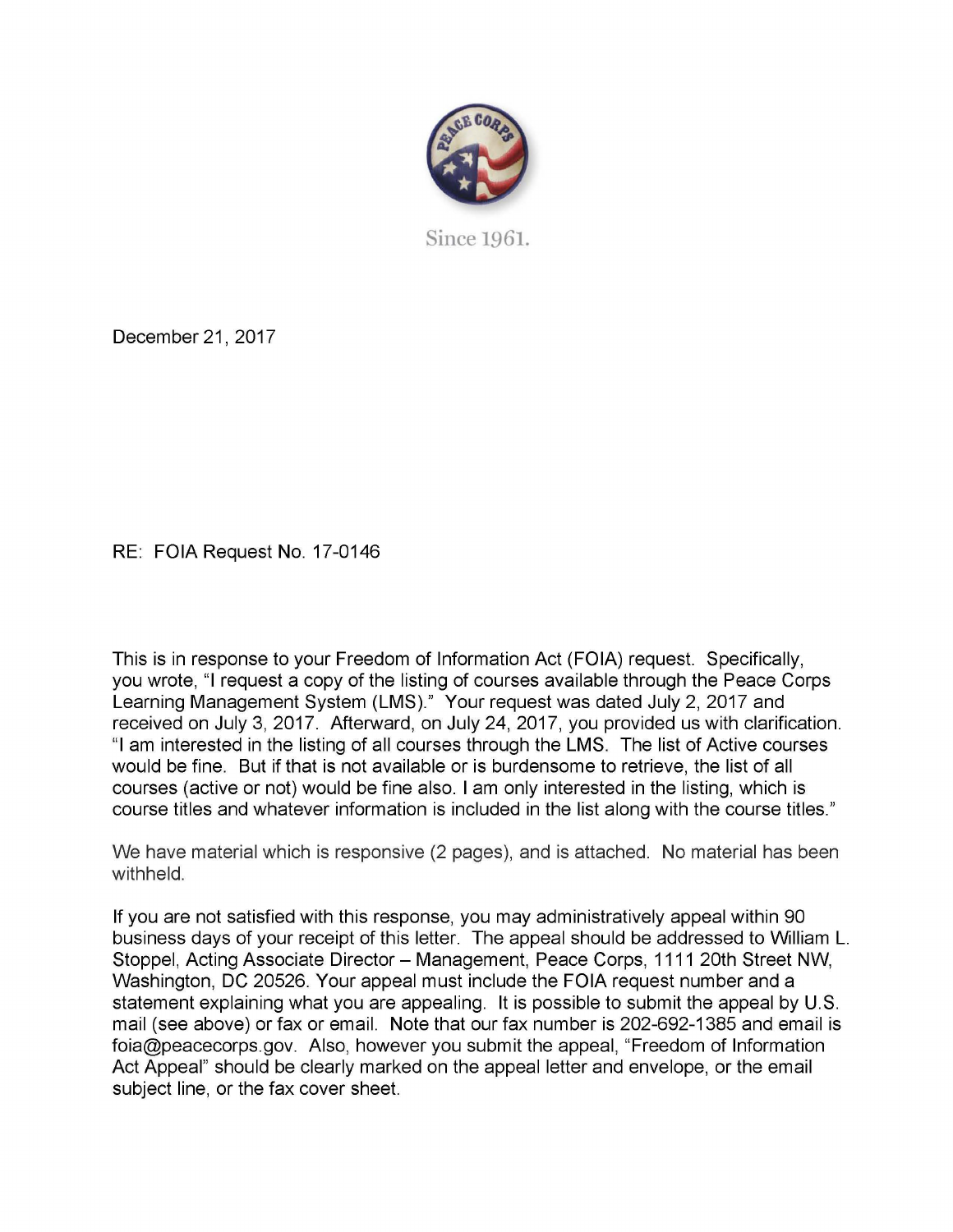FOIA Request No. 17-0146 Page Two

If you have any questions regarding this response, please contact Candice Allgaier, FOIA/Privacy Act Specialist, at 202-692-1904 or foia@peacecorps.gov.

Sincerely,

Denora Miller FOIA/PA Officer

**Attachment**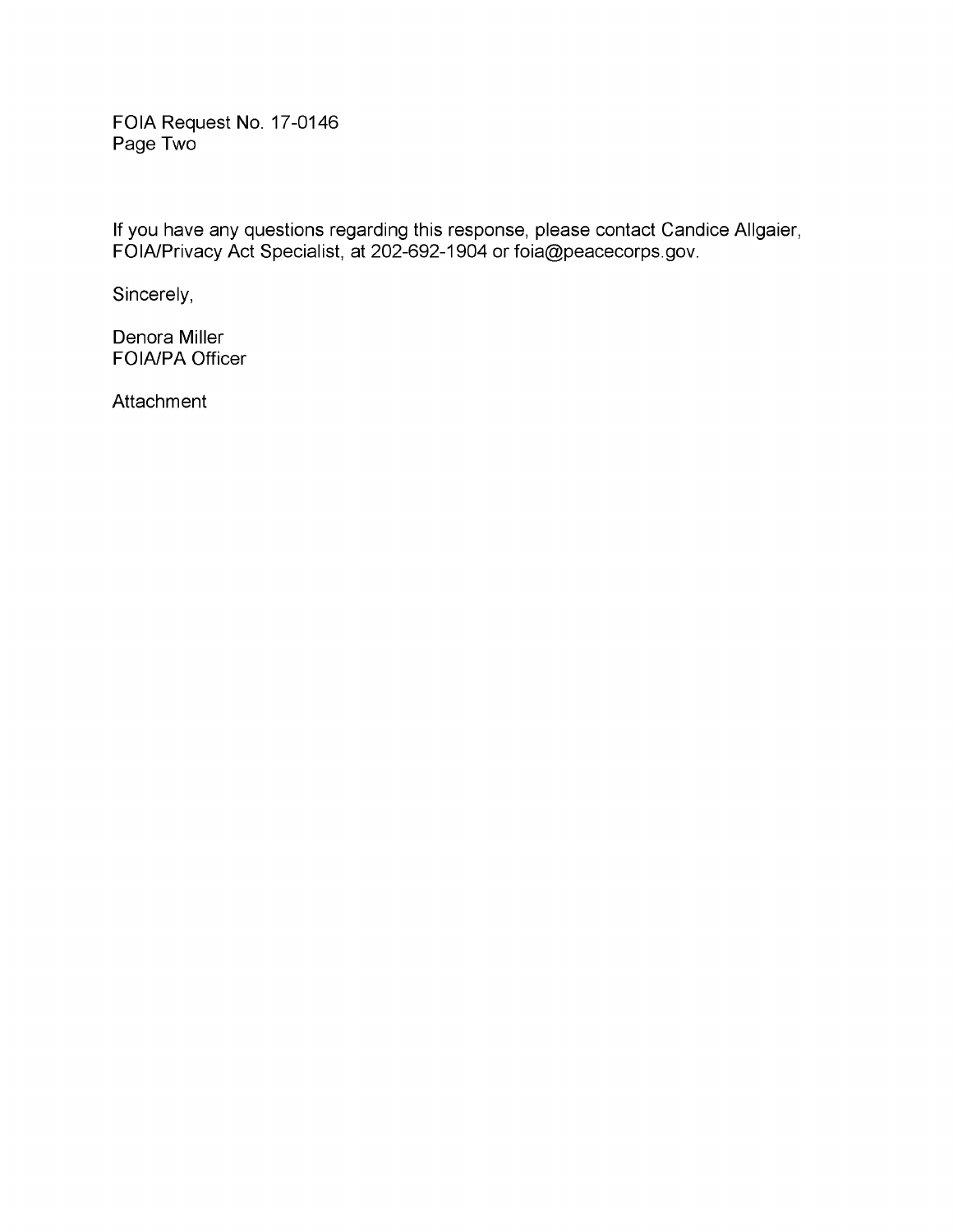## Courses Available Through the Peace Corps Learning Management System as of 24-Jul-17 *Courses are bulleted items*

## Safety and Security (OSS)

- MANDATORY: Sexual Assault Awareness and Victim Sensitivity
- MANDATORY: Staff Sexual Assault Policy Overview and Updates
- Annual Refresher for Clearance Holders
- 2017 Designated Staff Assessment
- 2017 Sexual Assault Course
- FY16 Sexual Assault Risk Reduction and Response Refresher Training
- Serving Abroad for Families and Employees (SAFE)
- CIRS 3.2 Application Training
- Restricted Reporting in CIRS

Office of Staff Learning and Development (OSLD)

- Supervisory Skills
- Mandatory Training
- Records Management
- Federal Acquisition Certification for Contracting Officer Representative (FAC-COR)
- Training Facilitation Boot Camp

Information Technology (OCIO)

- OCIO Security
- 2017 CIE
- Intranet Content Editor
- Ask the Expert
- MATRIX Part 1
- MATRIX Part 2
- MATRIX Part 3
- Office 2013 TOT for OITS

Intercultural Learning (ICDI)

• Keys to Culture

Office of Health Services (OHS)

- OHS Sexual Assault Course from DEV
- 2017 CME Pre-Test (nCHAM)
- 2017 CME Pre-Test (CHAM)
- MANDATORY: OHS SAFE Training Course
- MANDATORY: OHS Safe Prescribing for Pain (Opioids) Course/Test
- CME Pre-Test

Language Proficiency Interview (LPI)

- LPI Assessments
- LPI Refresher Course
- Pre-Workshop Materials

Office of Civil Rights and Diversity (OCRD)

- Copy Equal Employment Opportunity for US citizen employees copy 1
- Equal Employment Opportunity for US citizen managers
- Equal Employment Opportunity for Host Country Nationals

Overseas Staff Orientation (OSO) Guide